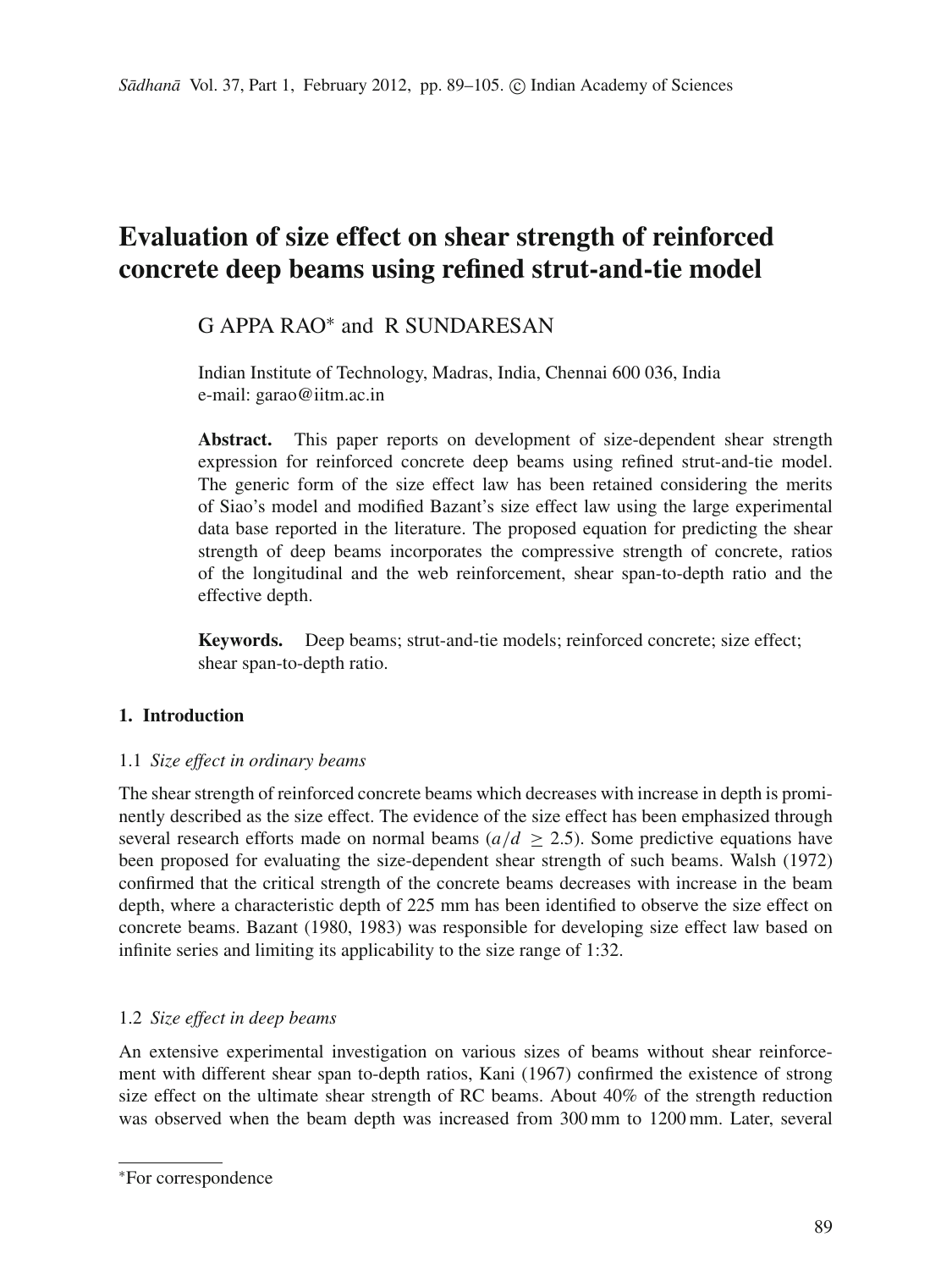studies have been made to understand the behaviour of deep beams without web reinforcement (Shioya *et al* 1989), in which further 25% reduction of shear strength was observed when the beam depth increased from 1200 mm to 3000 mm. Though, the size effect has been observed in deep beams with web reinforcement according to the scarcely reported experimental data, there is lack of simple prediction.

# 1.3 *Need for size-dependent strength*

The aim of the proposal of size-dependent models for evaluation of the shear strength of reinforced concrete structures is not only to predict the reduction of strength with increase in beam size, but also to ensure uniform margin of safety irrespective of the size. Further, the ductility of RC beams in shear significantly decreases with increase in size. Since high-strength concrete is brittle in nature as compared to the conventional strength concrete, use of fracture mechanics of concrete is inevitable to obtain the strength and ductility-based on size effect.

# 1.4 *Aspects of size effect*

Among the two forms of size effect namely; statistical and deterministic, the statistical size effect law is based on the randomness of the material strength. This type of size effect affects the strength only prior to the peak stress. But, the concrete on the other hand, possesses ample reserve strength after the peak stress. The deterministic one is the dominant size effect often observed after the peak stress and is caused by the release of the stored elastic energy through crack tip and crack propagation.

## **2. Research significance**

Reliable analytical models for predicting the shear strength of deep beams are lacking. A simple equation for predicting the shear strength of reinforced concrete deep beams  $(a/d \le 1)$  with web reinforcement is proposed using refined strut-and-tie model, generic form of the size effect law existing from the available experimental data. Prediction of the shear strength based on the proposed model agrees well with the experimental data base.

# **3. Failure mechanism**

The failure mechanism in deep beams, with  $a/d \le 1$ , differs significantly from that of the slender beams due to formation of struts and ties that enhance the shear resistance. Since the failure phenomenon is different in deep beams, the available size effect law for slender beams cannot be applicable for deep beams.

## **4. Strut-and-tie model**

In strut-and-tie models, the compressive forces are assumed to be carried by a portion of the concrete between diagonal cracks known as struts, and the tensile forces are considered to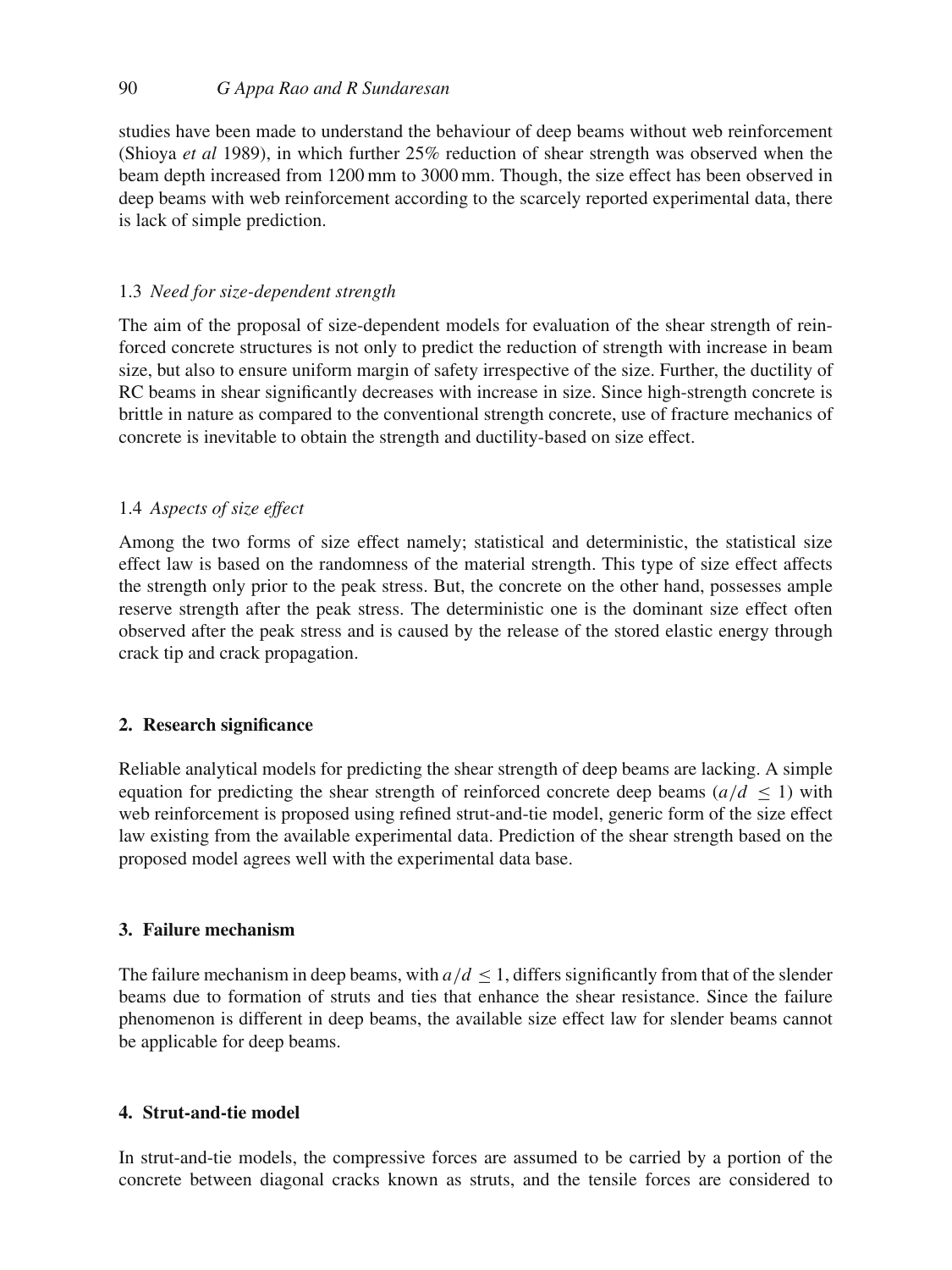be borne by the tension steel reinforcement called ties. The strut-and-tie models are mainly applied to special regions of beams such as geometrical discontinuities, load points, deep beams, corbels and pile caps, where the classical beam theory does not yield the appropriate results. The applicability of these models to structural components was attempted by Schlaich *et al* (1987) by considering uniformly formed concrete struts between inclined cracks over the entire length of the beam.

## **5. Size effect laws**

#### 5.1 *Bazant's size effect law*

Based on the dimensional analysis of the strain energy release rate, Bazant (1984) proved that the failure stress varies as  $(1 + d/(d_a\lambda_0))^{-1/2}$ , in which *d* = beam depth,  $d_a$  = maximum size of coarse aggregate, and  $\lambda_0$  = constant. This indicates that the nominal stress decreases with increasing beam size.

## 5.2 *Modified Bazant's size effect law*

Despite good agreement of the size effect law proposed by Bazant with the test results, there exists some discrepancy as reported by Kim & Park (1996) between the prediction by Bazant's law and the test data, particularly for large-size specimens. To minimize this discrepancy, the authors of this paper developed a modified size effect law, without disturbing the generic form, using (Kim  $\&$  Eo 1990) law based on the concept of dissimilar initial cracks as given by

$$
\sigma_N = \frac{k_1 \sigma_r}{(1 + k_4 d)^{1/2}} + k_2 \sigma_r,\tag{1}
$$

where  $\sigma_N$  is the nominal strength of beam at failure,  $\sigma_r$  is the size independent nominal strength of the beam,  $k_1$ ,  $k_2$ , and  $k_4$  are empirical constants. For the purpose of dimensional balancing and to maintain the generic form of Bazant's size effect law, the modified Bazant's law (Eq. 1) can be written as

$$
\sigma_N = \frac{k_1 \sigma_r}{(1 + d/(d_a \lambda_0))^{1/2}} + k_2 \sigma_r
$$
  
=  $k_1 \sigma_r \left( \frac{k_2}{k_1} + \frac{1}{(1 + (1/\lambda_0)(d/d_a))^{1/2}} \right)$ . (2)

#### 5.3 *Refined strut-and-tie model for deep beams*

The internal forces in the refined strut-and-tie in a deep beam on the application of external forces are shown in figure 1. The tensile stress in concrete,  $f_t$  acting normal to diagonal AB is obtained as per Siao's model (1993) using refined strut-and-tie model as

$$
f_t = \frac{V}{2\sin\alpha} \left(\frac{\sin\alpha}{bz}\right) = \frac{V}{2bz},\tag{3}
$$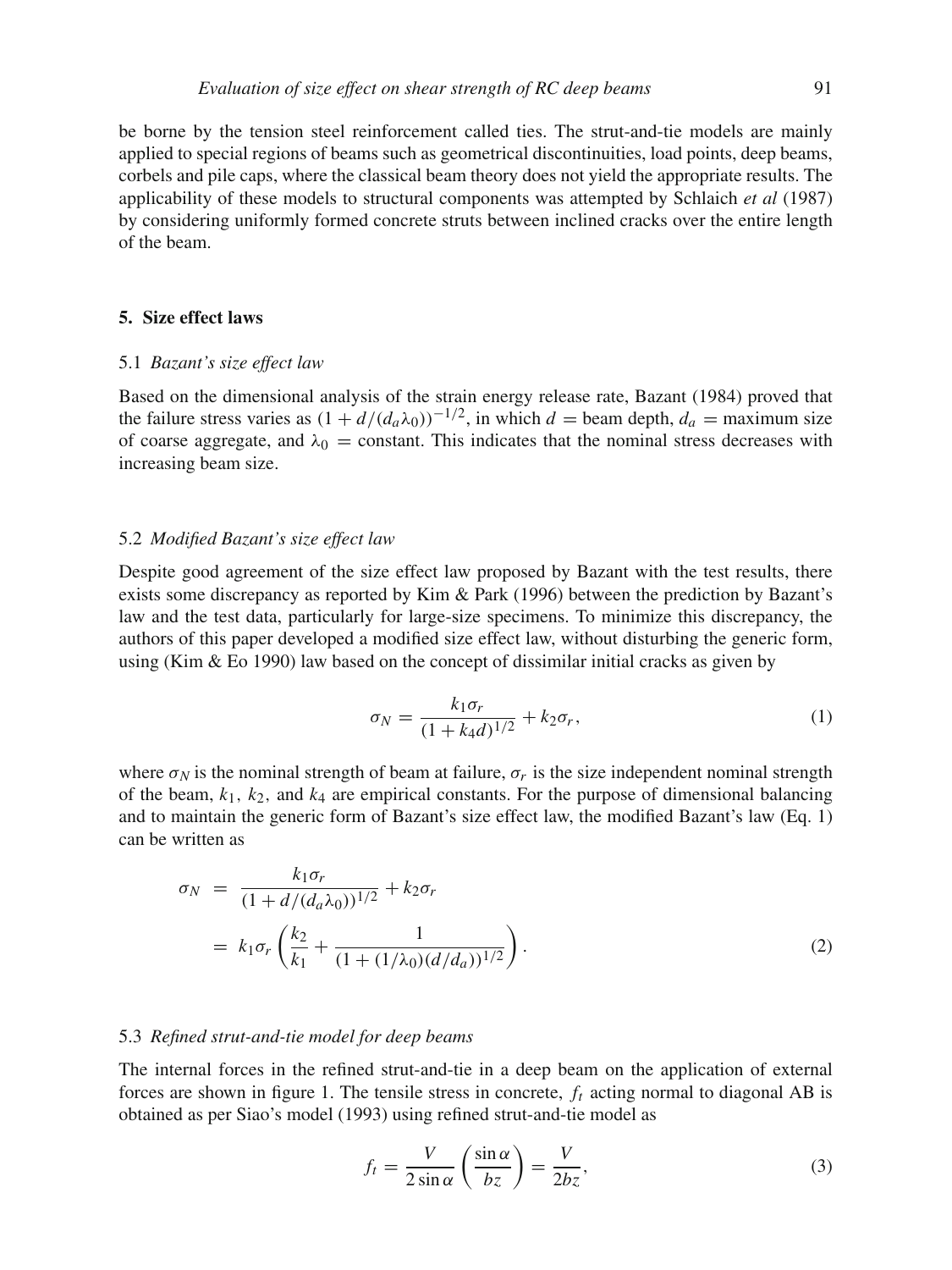

**Figure 1.** Refined strut-and-tie model for RC deep beam.

where *V* is the shear force at the beam section, *b* is the breadth of the beam, and *z* is the lever arm between centroids of main steel reinforcement near the bottom of the beam and the compression strut near the top of the beam.

## 5.4 *Effect of steel ratio on lever arm*

The lever arm, *z* in Eq. (3) can be expressed as  $z = j_0d$  in which  $j_0$  is a constant, defining the location of the resultant of the compression force at the end of the shear span, *a*. According to the classical bending theory of RC beams with only tensile reinforcement and with negligible tensile strength of concrete, the neutral axis depth and the lever arm coefficients can be expressed as below

$$
j_0 = 1 - \frac{k}{3}, \quad k = \sqrt{(n\rho)^2 + 2n\rho} - n\rho,
$$
\n(4)

where  $k$  is the ratio of the depth of the neutral axis (c)-to-the effective depth (d),  $n$  is the modular ratio of tensile reinforcement to concrete and  $\rho$  is the main reinforcement ratio. The value of *j*<sub>0</sub> may be expressed in a simpler form as  $j_0 = C_1/\rho^{b_1}$ .



**Figure 2.** Relation between  $j_0$  and  $\rho$ .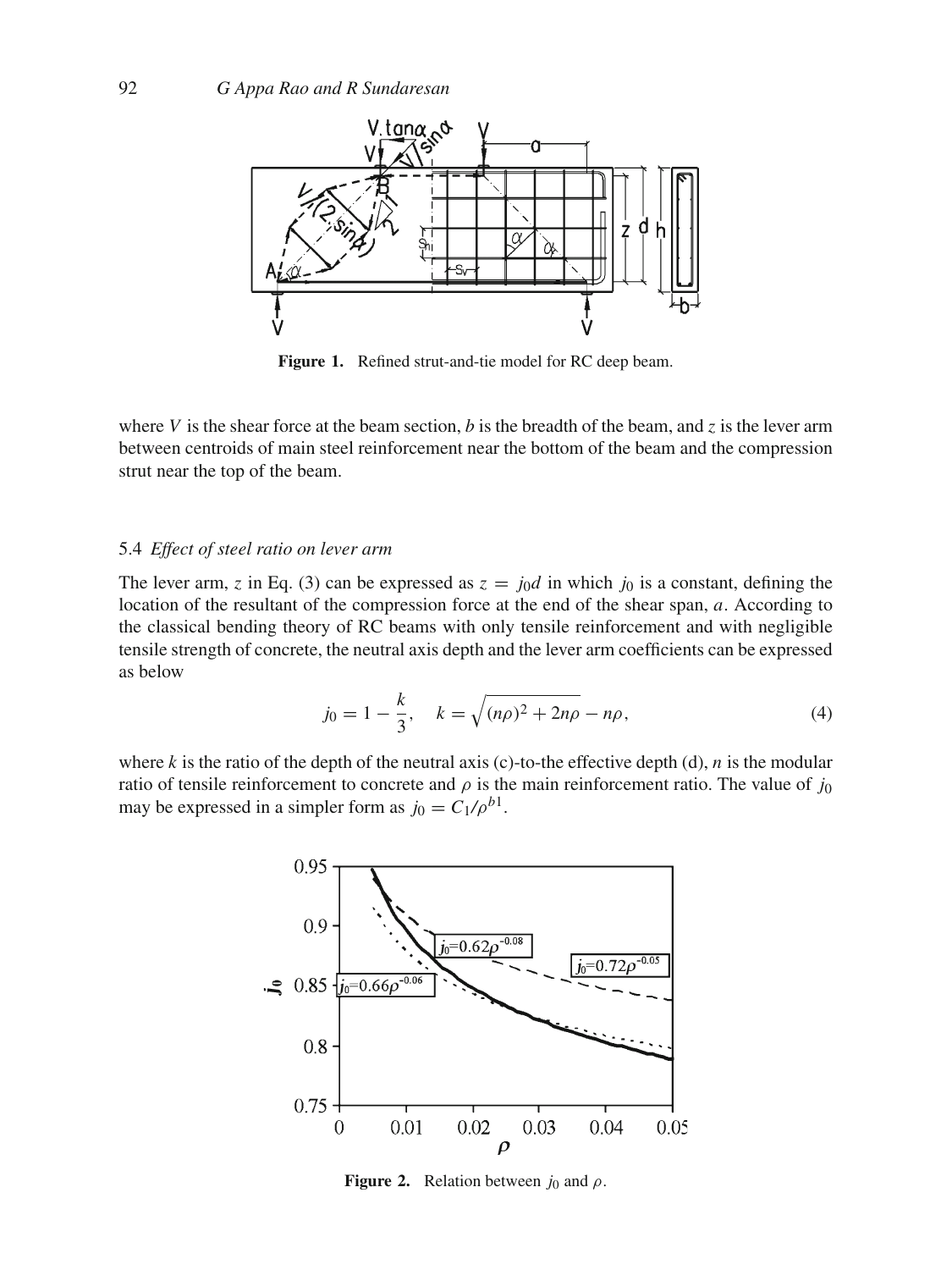In practice, the modular ratio, *n* varies between 5.0 and 10.0, and that of the main reinforcement ratio,  $\rho$  between 0.005 and 0.05. For the above ranges of *n* and  $\rho$ , we can obtain the power function for  $j_0$  as  $0.62\rho^{-0.08}$  based on the similar equation proposed by Kim *et al* (1999). Figure 2 shows the plot of the function covering the above practical range of values for *n* and  $\rho$ . For the RC deep beams with short shear span, the linear elastic theory provides better estimate of  $j_0$  because the inclined shear cracks initiate when the load on the beam is far below the full flexural capacity.

#### 5.5 *Shear strength of concrete*

The tensile strength of concrete,  $f_{ct}$  is assumed as a function of square root of compressive strength of concrete.

$$
f_{ct} = 0.5\sqrt{f_c'}.
$$

Across the diagonal, AB as shown in figure 1, substituting the value of  $f_{ct}$  for  $f_t$  in Eq. (3) and expressing the lever arm, *z* in terms of the effective depth as  $z = j_0d$ , we can obtain the shear strength of concrete, ν*<sup>c</sup>* as

$$
v_c = \frac{V}{bd} = j_0 \sqrt{f'_c}.\tag{5}
$$

# 5.6 *Effect of inclination of strut*

The flexural cracks in concrete in tension can penetrate into the diagonal strut at higher *a*/*d* ratios. In other words, if the diagonal strut is flatter the possibility of penetration of flexural cracks into the diagonal struts is high. Such flexural cracks can cause reduction in the carrying capacity of the concrete struts. At small *a*/*d* ratios, the flexural cracks cannot penetrate into the diagonal strut. In view of this behaviour, the strength of RC deep beams can be considered to be inversely proportional to the *a*/*d* ratio.

## 5.7 *Effect of longitudinal reinforcement*

The longitudinal tensile reinforcement can resist a portion of the shear force immediately after the formation of the diagonal cracks. The dowel action of the longitudinal reinforcement is responsible for increase in the shear strength with increase in the percentage of longitudinal reinforcement. It is well-known that the shear strength of RC beams is proportional to the amount of the longitudinal reinforcement.

#### 5.8 *Size independent strength of concrete*

In order to account for the effect of a/d ratio and the longitudinal reinforcement ratio, the shear strength of concrete,  $v_c$  in Eq. (5) can now be modified as below

$$
\nu_c = \frac{A_1(\rho)^{a_1} j_0 \sqrt{f'_c}}{1 + B_1(a/d)}.
$$
\n(6)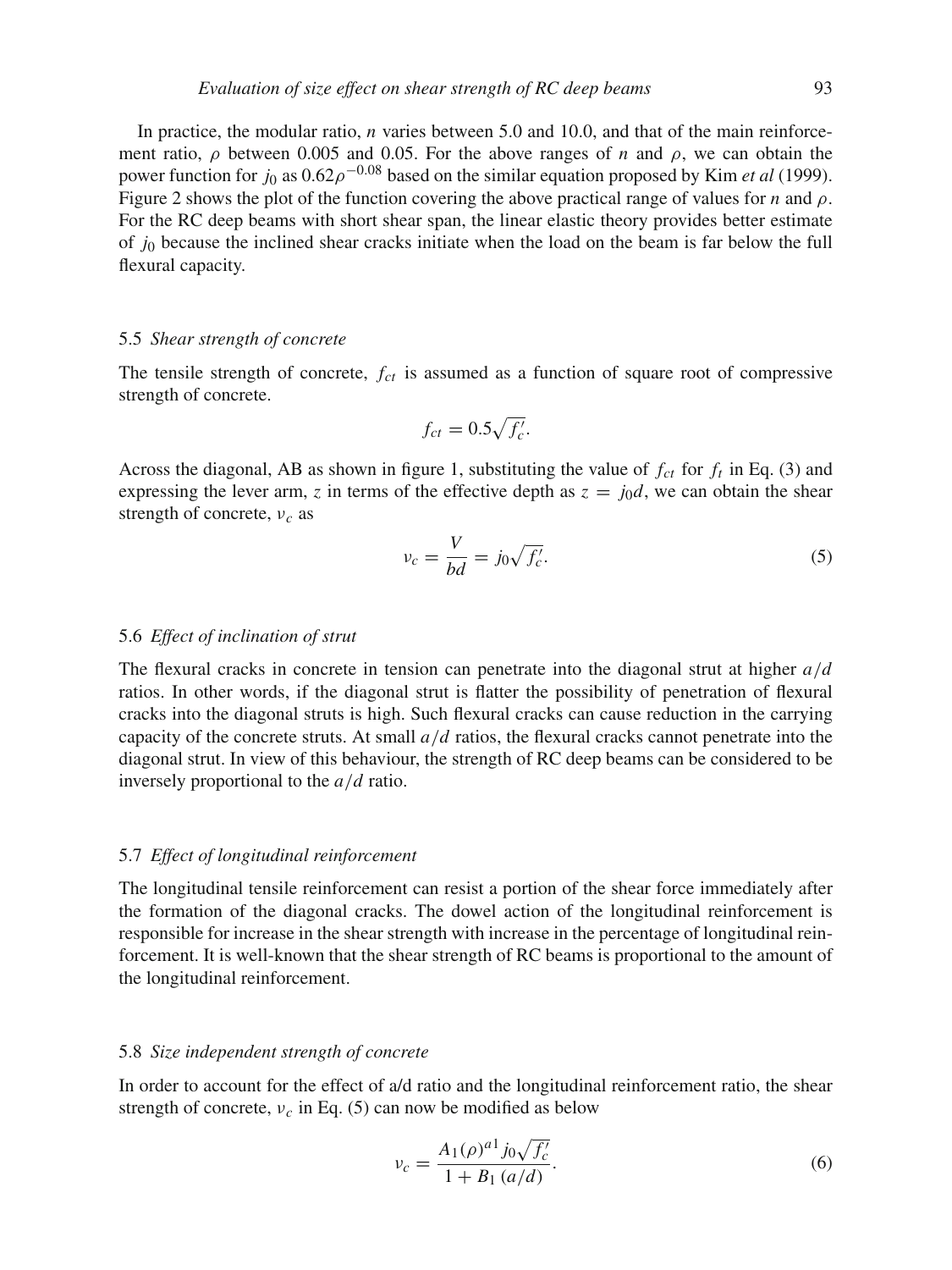In the above form, the shear strength is independent of the size of the beam. Hence, the shear strength is called size independent strength of concrete.

#### 5.9 *Size-dependent strength of concrete*

In order to account for the effect of beam size on shear strength of concrete, the term  $v_c$  in Eq. (6) is substituted for  $\sigma_r$  in Eq. (2). Now, the size-dependent stress is rearranged by replacing the lever arm distance,  $j_0 = 0.62 \rho^{-0.08}$ 

$$
\nu_c = \frac{A_1 k_1 0.62(\rho)^{a_1 - 0.08} \sqrt{f_c'}}{1 + B_1 (a/d)} \left( \frac{k_2}{k_1} + \frac{1}{(1 + (1/\lambda_0)(d/d_a))^{1/2}} \right).
$$

Replacing the constants ( $A_1k_10.62$ ) and ( $a_1$ –0.08) with  $D_1$  and  $d_1$  respectively, we can rewrite the above expression as

$$
\nu_c = \frac{D_1(\rho)^{d_1}\sqrt{f_c'}}{1 + B_1(a/d)} \left(\frac{k_2}{k_1} + \frac{1}{(1 + (1/\lambda_0)(d/d_a))^{1/2}}\right). \tag{7}
$$

## 5.10 *Effect of horizontal web reinforcement*

If *Ah* is the area of the horizontal web (shear) reinforcement provided in each layer at a vertical spacing, *sh*, the shear strength contributed by the horizontal web reinforcement shall be calculated as

$$
v_{sth} = \left(\frac{d}{s_h} A_h f_y \tan \alpha\right) \frac{1}{bd}
$$
  
= 
$$
\frac{A_h}{b s_h} f_y \frac{0.62 \rho^{-0.08} d}{a}.
$$

In RC deep beams, the tension reinforcement is not subjected to its full yield stress. To account for the stress in steel reinforcement, the equation is magnified with a constant  $E_1$ , which is shown below

$$
v_{sth} = E_1 0.62 \rho^{-0.08} \rho_h f_y \frac{d}{a}.
$$

In the above expression, replacing the product  $(E_1 0.62)$  by another constant  $F_1$  and rewriting the equation, the following form is obtained

$$
v_{sth} = F_1 \rho^{-0.08} \rho_h f_y \frac{d}{a}.
$$
\n(8)

#### 5.11 *Effect of vertical web reinforcement*

Similarly, if  $A_v$  is the area of the vertical web reinforcement provided at a horizontal spacing,  $s_v$ , the shear strength offered by the vertical web reinforcement can be expressed in the following expression

$$
\nu_{stv} = \left(\frac{a}{s_v} A_v f y\right) \frac{1}{bd}
$$

$$
= \frac{A_h}{b s_v} f_y \frac{a}{d}.
$$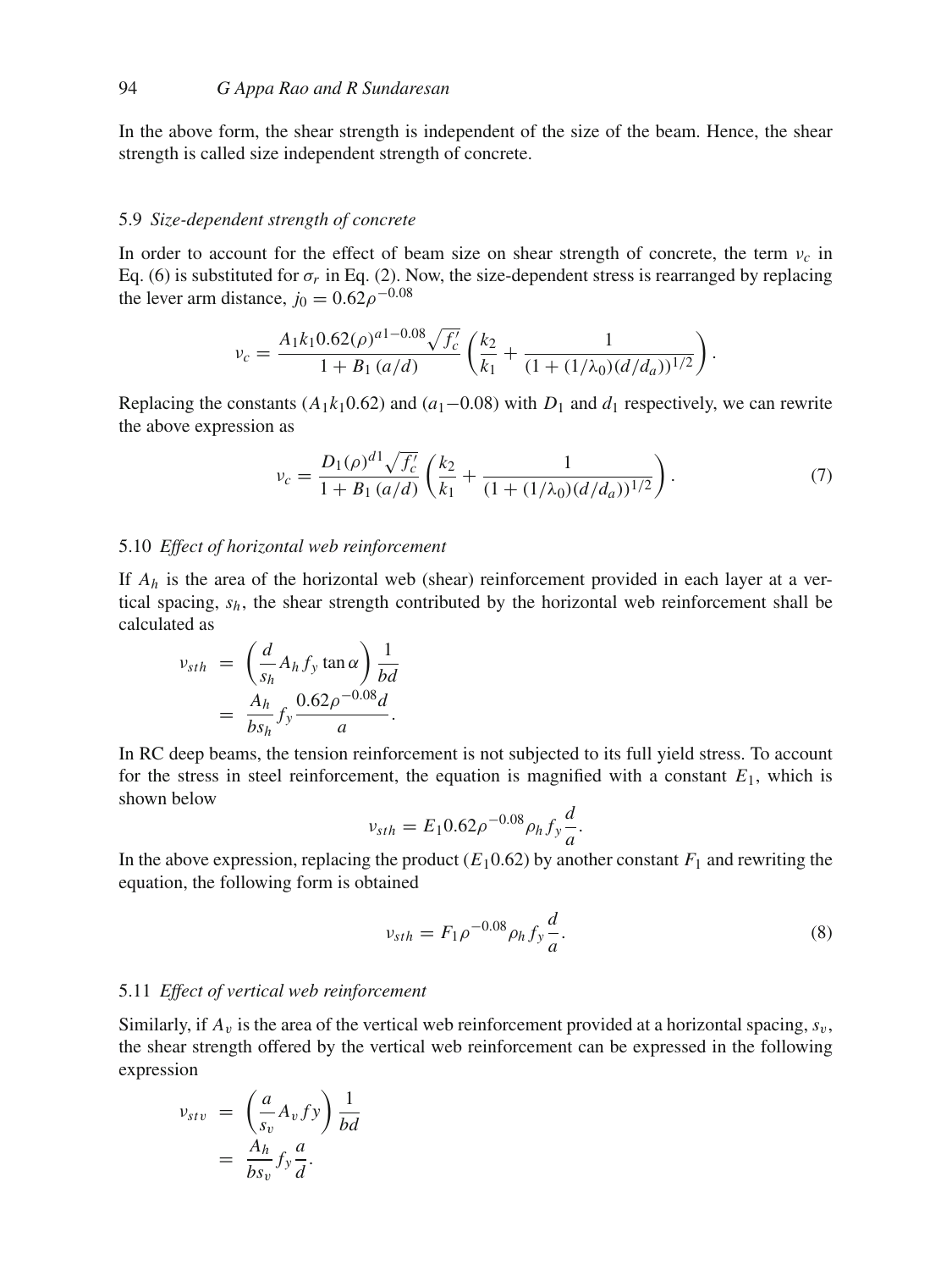Multiplying the above equation with a constant  $G_1$  to account for the effectiveness of the vertical web reinforcement, the shear strength expression can be written as

$$
\nu_{stv} = G_1 \rho_v f_y \frac{a}{d}.\tag{9}
$$

#### 5.12 *Total nominal shear stress*

The total nominal shear strength, ν*<sup>n</sup>* offered by the concrete and the web reinforcement shall be calculated by summing up the shear strength in Eqs. (7), (8) and (9).

$$
v_n = v_c + v_{sth} + v_{stv}
$$
  
= 
$$
\frac{D_1(\rho)^{d_1} \sqrt{f'_c}}{1 + B_1(a/d)} \left(\frac{k_2}{k_1} + \frac{1}{(1 + (1/\lambda_0)(d/d_a))^{1/2}}\right) + F_1\rho^{-0.08} \rho_h f_y \frac{d}{a} + G_1\rho_v f_y \frac{a}{d},
$$
  
(10)

in which the constants  $B_1$ ,  $D_1$ ,  $d_1k_1$ ,  $k_2$ ,  $F_1$ ,  $G_1$  and  $\lambda_0$  are to be determined from the nonlinear regression analysis of the selected data base. For the evaluation of these coefficients, the experimental data consisting of 96 tests on deep beam reported (Smith & Vantsiotis 1982; Kong *et al* 1970; de Paiva & Siess 1965; Tan *et al* 1995, 2001; Tan & Lu 1999; Oh & Shin 2001; Quitero–Febres *et al* 2006) have been used. Using nonlinear optimization (Levenberg–Marquardt algorithm), and also from the trial and error approach the coefficients are obtained. Equation (10) can now be expressed after substituting the coefficients so obtained as

$$
\nu_n = \frac{11.40\rho^{0.35}\sqrt{f_c}}{1 + 2(a/d)} \left( 0.38 + \frac{1}{\sqrt{1 + (d/(25d_a))}} \right) + 0.02\rho^{-0.08}\rho_h f_y\left(\frac{d}{a}\right) + 0.31\rho_v f_y\left(\frac{a}{d}\right). \tag{11}
$$

#### **6. Existing strut-and-tie and size effect models**

Different forms of the strut-and-tie models are effectively attempted for predicting the shear strength of reinforced concrete deep beams so far (Siao 1993; Matamoros & Wong 2003; Tan *et al* 2003a, b; Tang & Tan 2004; Russo *et al* 2005). ACI-08 (2008), Canadian Code (1994) and AASHTO (2007), also recommended use of the strut-and-tie models for the design of deep beams. Even though the above model predicts the size independent shear strength of deep beams, there are few size effect models by Tan & Cheng  $(2006)$  and Zhang & Tan  $(2007)$ , which can evaluate the size-dependent shear strength of deep beams. These size effect equations are discussed below.

#### 6.1 *Tan and Cheng's model*

$$
V_n = \frac{1}{\frac{\sin 2\theta_s}{f_t A_c} + \frac{1}{\nu f'_c A_{str} \sin \theta_s}},
$$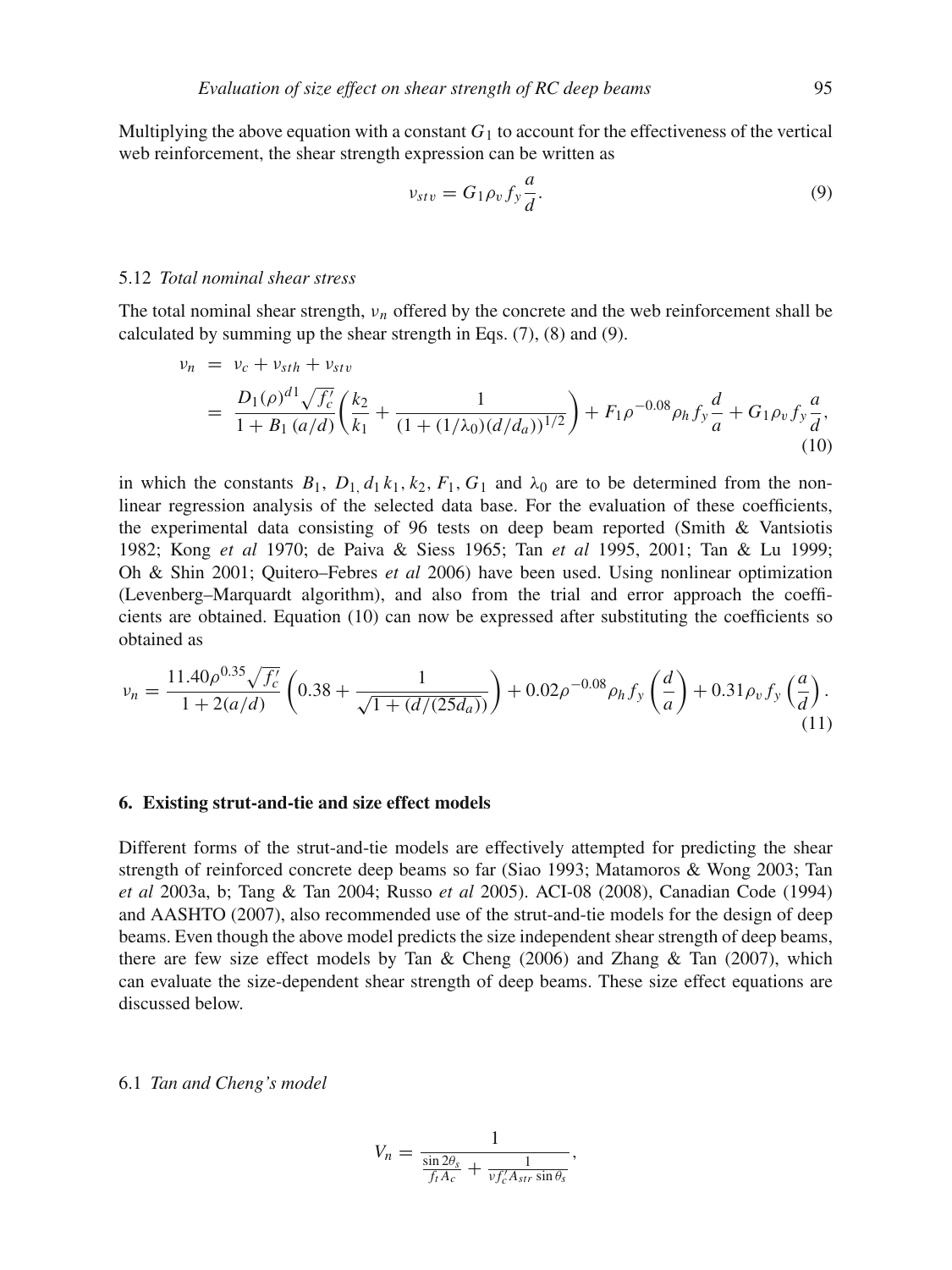

**Figure 3.** Tan and Cheng's model for simply supported deep beams.

where  $\theta_s$  = inclination of the diagonal strut (figure 3),  $A_c$  = area of cross-section of the beam,  $A_{str}$  = cross-sectional area of the strut,  $f'_c$  = cylindrical compressive strength of concrete and

$$
\nu = \xi \zeta; \xi = 0.8 + \frac{0.4}{\sqrt{1 + (l - s)/50}}
$$
  

$$
\zeta = 0.5 + \sqrt{\frac{kd_s}{l_s}} \le 1.2; k = \frac{\sqrt{\pi}}{2} \sqrt{\frac{f_y}{0.5\sqrt{f'_c}}}
$$
  

$$
f_t = \frac{2A_s f_y \sin \theta_s}{A_c / \sin \theta_s} + \sum \frac{2A_w f_{yw} \sin(\theta_s + \theta_w)}{A_c / \sin \theta_s} \frac{d_w}{d} + 0.5\sqrt{f'_c},
$$

in which  $A_s$  and  $A_w$  are areas of longitudinal and web reinforcement respectively,  $f_y$  and  $f_{vw}$  are respectively the yield strength of the longitudinal and the web reinforcement,  $\theta_w$  is the inclined angle of the intercepted web reinforcement with the horizontal,  $d_s$  is the diameter



**Figure 4.** Zhang and Tan's model for simply supported deep beams.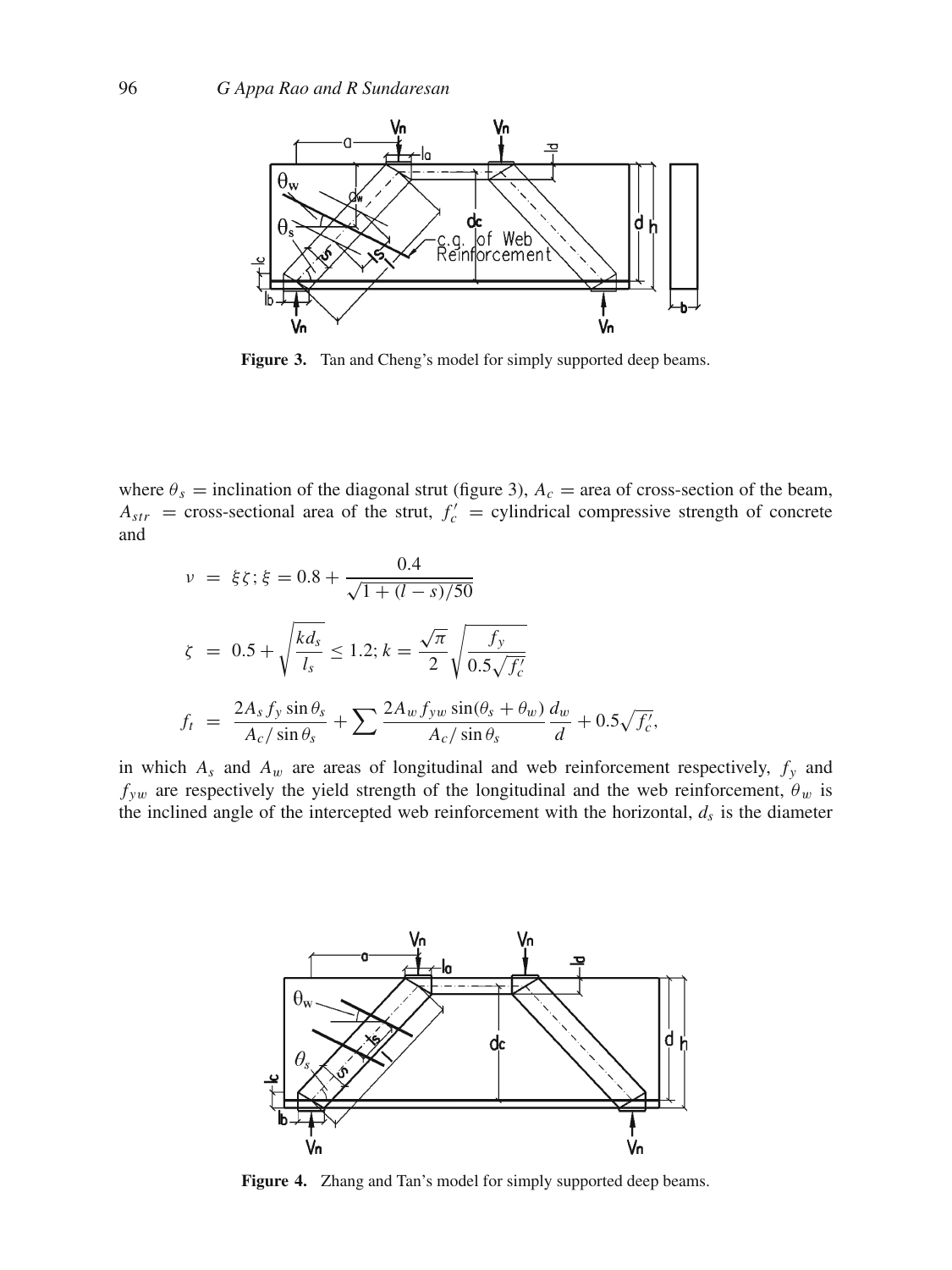of the web reinforcement bar when the web reinforcement is not provided,  $d_s$  is the minimum diameter of the bottom longitudinal reinforcement bars and  $d_w$  is taken from the top of the beam to the intersection of the web reinforcement with the centreline of the inclined strut (figure 3).

## 6.2 *Zhang and Tan's model*

Zhang and Tan's model (2007) for estimating the shear strength of deep beams is as follows

$$
V_n = \frac{1}{\frac{2\sin 2\theta_s}{f_t A_c} + \frac{\sin \theta_s}{\nu f'_c A_{str}}},
$$

where  $\theta_s$  is the angle of inclination of the diagonal strut as shown in figure 4;  $f'_c$  is the cylindrical compressive strength of concrete; *Ac* is the cross-sectional area of the deep beam; *Astr* is the



**Figure 5.** Nominal shear strength obtained from (**a**) Zhang and Tan's model; and (**b**) proposed equation versus experimentally observed values for 96 reinforced concrete deep beams.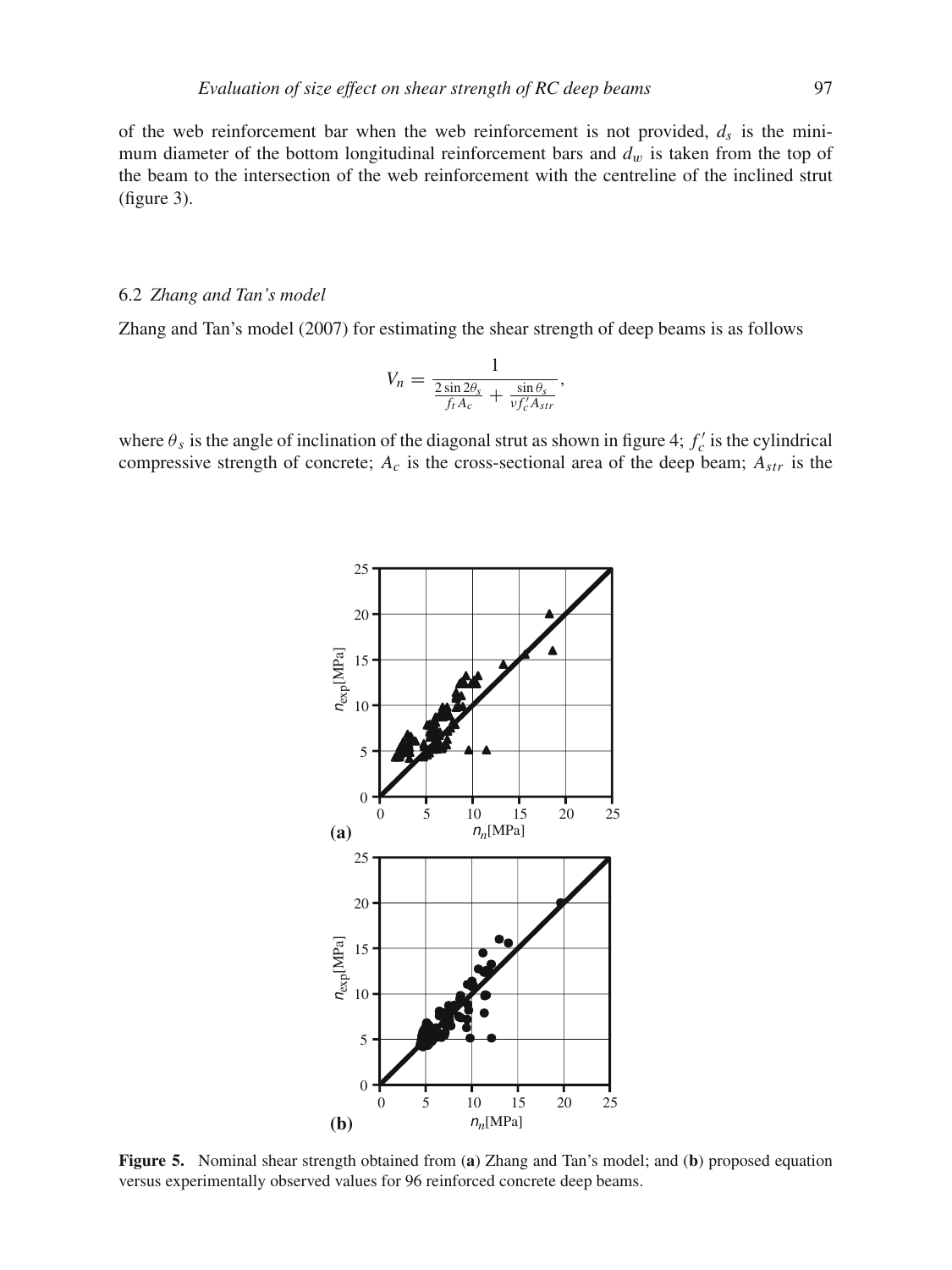cross-sectional area of the diagonal strut and  $f_t$  is the maximum tensile strength of the bottom nodal zone calculated as

$$
f_t = \frac{4A_s f_y \sin \theta_s}{A_c / \sin \theta_s} + \sum \frac{f_{yw} A_{sw} \sin(\theta_s + \theta_w)}{A_c / \sin \theta_s} + 0.31 \sqrt{f'_c} \left(\frac{\varepsilon_{cr}}{\varepsilon_1}\right)^{0.40},
$$

where  $A_s$  and  $A_{sw}$  are the total areas of the longitudinal and the web reinforcement, respectively;  $f_y$  and  $f_{yw}$  are the yield strengths of the longitudinal and web reinforcement respectively;  $\theta_w$  is the inclined angle of the web reinforcement with the horizontal (figure 4);  $\varepsilon_{cr}$  is the strain in concrete at cracking = 0.00008;  $\varepsilon_1$  is the principal tensile strain in the concrete strut calculated from  $\varepsilon_1 = \varepsilon_s + (\varepsilon_s + \varepsilon_2) \cot^2 \theta_s$ , where  $\varepsilon_s$  and  $\varepsilon_2$  are the tensile strain in the longitudinal reinforcement, and peak compressive strain in concrete strut at crushing respectively. The value of  $\varepsilon_2$  is taken as 0.002 for normal strength concrete. The term  $\nu$  is the efficiency factor, which is taken as the product of  $\xi$  and  $\zeta$ , where  $\xi$  accounts for the geometry of the strut



**Figure 6.** Effect of concrete strength  $f'_c$  on shear strength: (a) Zhang and Tan's model; and (b) proposed expression for 96 reinforced concrete deep beams.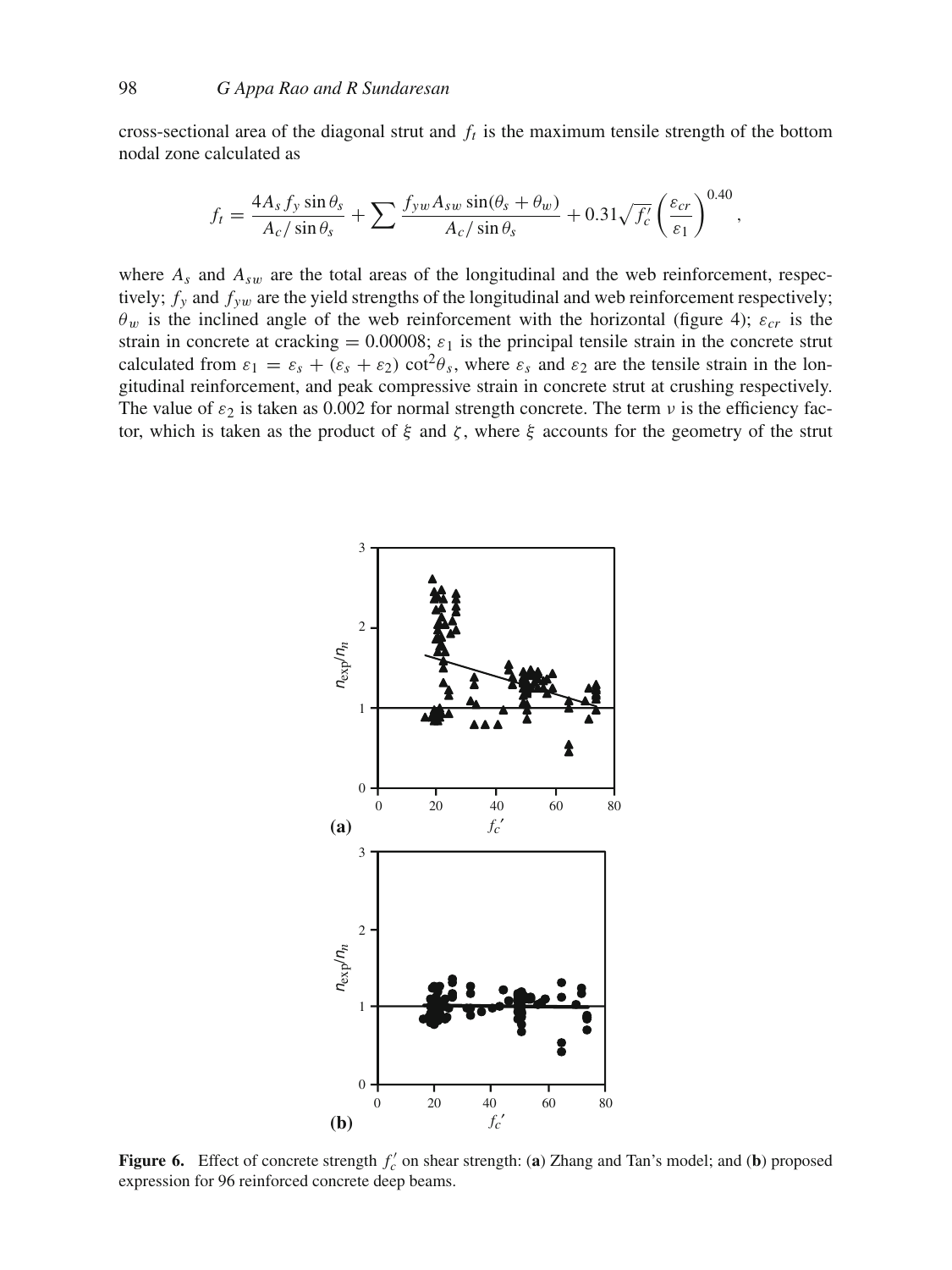and  $\zeta$  for the boundary condition influenced by the web reinforcement. These parameters are expressed as

$$
\xi = 0.8 + \frac{0.4}{\sqrt{1 + (l - s)/50}}
$$

$$
\zeta = 0.5 + \sqrt{\frac{kd_s}{l_s}} \le 1.2,
$$

where *l* and *s* are the length and the width of the strut, respectively (figure 4). The term  $d_s$  is the diameter of the web reinforcement. When the web reinforcement is not provided, *ds* is taken as the minimum diameter of the bottom longitudinal reinforcing bars and the material factor



**Figure 7.** Effect of *a*/*d* ratio on shear strength: (**a**) Zhang and Tan's model; and (**b**) proposed expression for 96 reinforced concrete deep beams.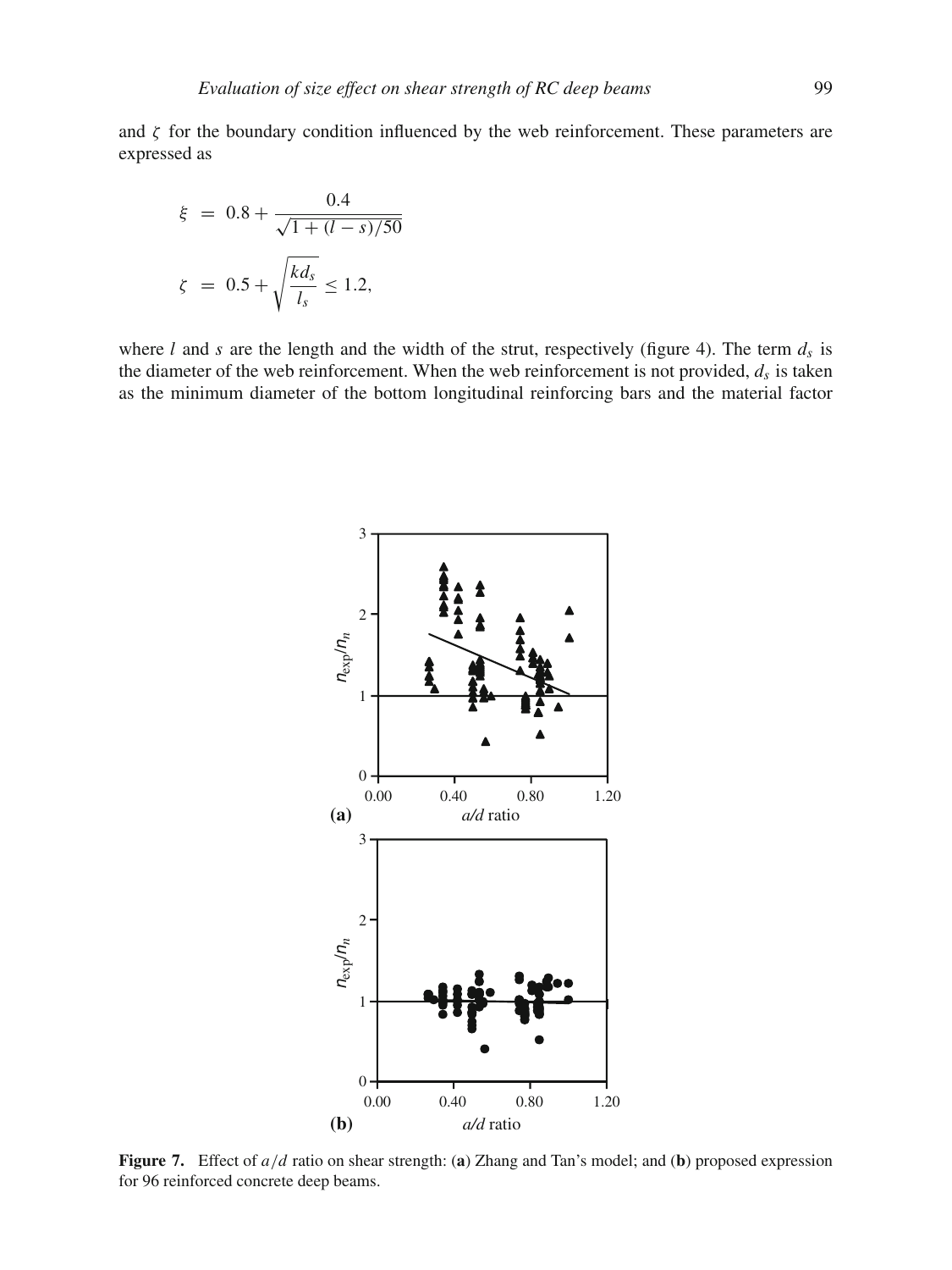incorporating the yield strength of the reinforcing bar,  $f<sub>y</sub>$  and the tensile strength of concrete, *fct* is given as

$$
k = \frac{1}{2} \sqrt{\frac{\pi f_y}{f_{ct}}},
$$

when the web reinforcement is not provided, it is taken as the half of the above value. The term,  $l<sub>s</sub>$  is the maximum spacing of the web reinforcement intercepted by the inclined strut.

# **7. Verification of the model**

# 7.1 *Predicted nominal shear stress vs. experimental shear stress at failure*

The nominal shear strength,  $v_n$  of the deep beams has been evaluated by the proposed equation and also by the iterative procedure adopted by Zhang & Tan (2007). The calculated nominal shear strength,  $v_n$  versus the experimental shear strength,  $v_{exp}$  are plotted for both the models in



**Figure 8.** Effect of effective depth, *d* on shear strength: (**a**) Zhang and Tan's model; and (**b**) proposed expression for 96 reinforced concrete deep beams.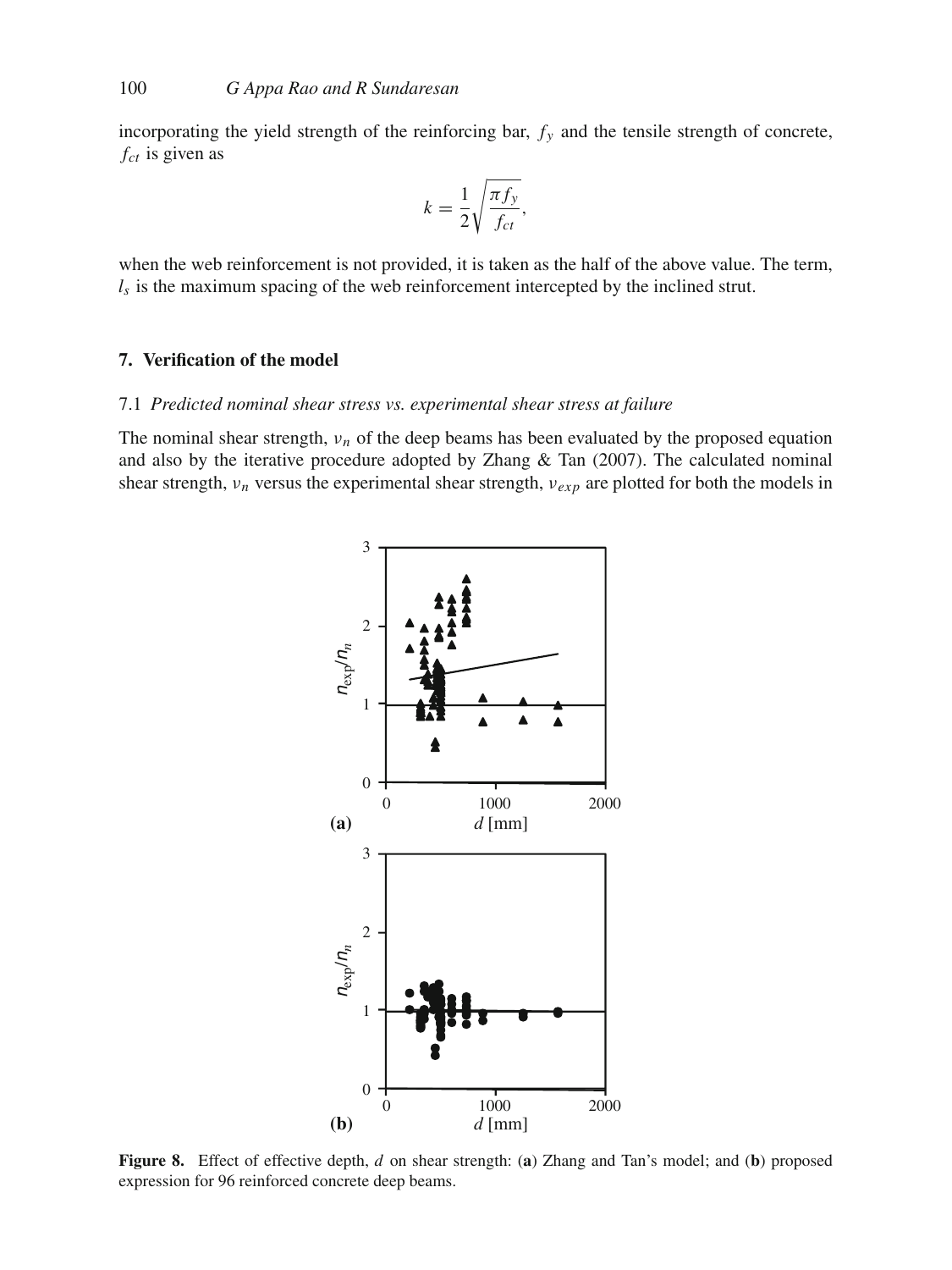figure 5. The coefficient of variation (COV) of the proposed equation is 0.16 which is 55% less than the coefficient of variation obtained from Zhang and Tan's model.

#### 7.2 *Shear stress ratio vs. strength of concrete*

The ratio of the experimental shear stress at failure to the predicted nominal stress has been plotted against the strength of concrete in figure 6. Zhang and Tan's model tend to overpredict the shear strength as the strength of concrete increases as compared to the proposed equation.

# 7.3 *Shear stress ratio vs. shear span-to-depth ratio*

Since the effect of cracking is accounted through shear span-to-depth ratio, the proposed equation is not sensitive to the shear span-to-effective depth as compared to the prediction based on Zhang and Tan's model in figure 7.



**Figure 9.** Effect of tensile reinforcement ratio, ρ on shear strength: (**a**) Zhang and Tan's model; and (**b**) proposed expression for 96 reinforced concrete deep beams.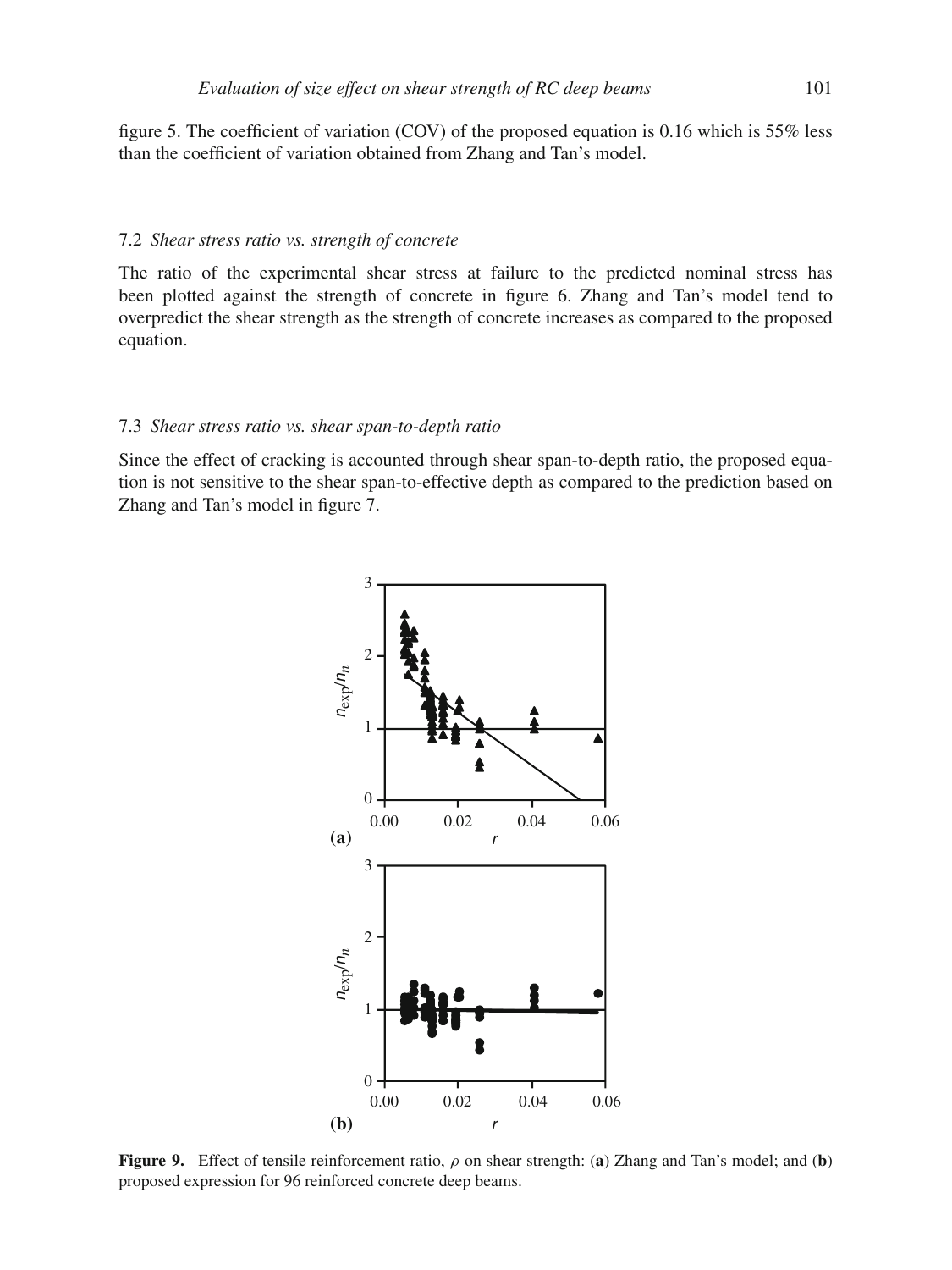# 102 *G Appa Rao and R Sundaresan*

#### 7.4 *Shear stress ratio vs. size of deep beam*

The variation of shear stress ratio with the effective depth of beam is shown in figure 8. Since the inherent property of softening of concrete after peak is considered by the size effect law in the proposed equation, the prediction is insensitive with increase in depth as compared to Zhang and Tan's model.

#### 7.5 *Shear stress ratio vs. longitudinal main reinforcement ratio*

The appropriate contribution of longitudinal main reinforcement towards the shear strength is reflected in figure 9.

## 7.6 *Shear stress ratio vs. horizontal web reinforcement ratio*

The role of horizontal web reinforcement is shown in figure 10. The apparent difference between the predictions based on the Zhang and Tan's model and the proposed can be seen from the above figure.



**Figure 10.** Effect of tensile reinforcement ratio, ρ*<sup>h</sup>* on shear strength: (**a**) Zhang and Tan's model; and (**b**) proposed expression for 96 reinforced concrete deep beams.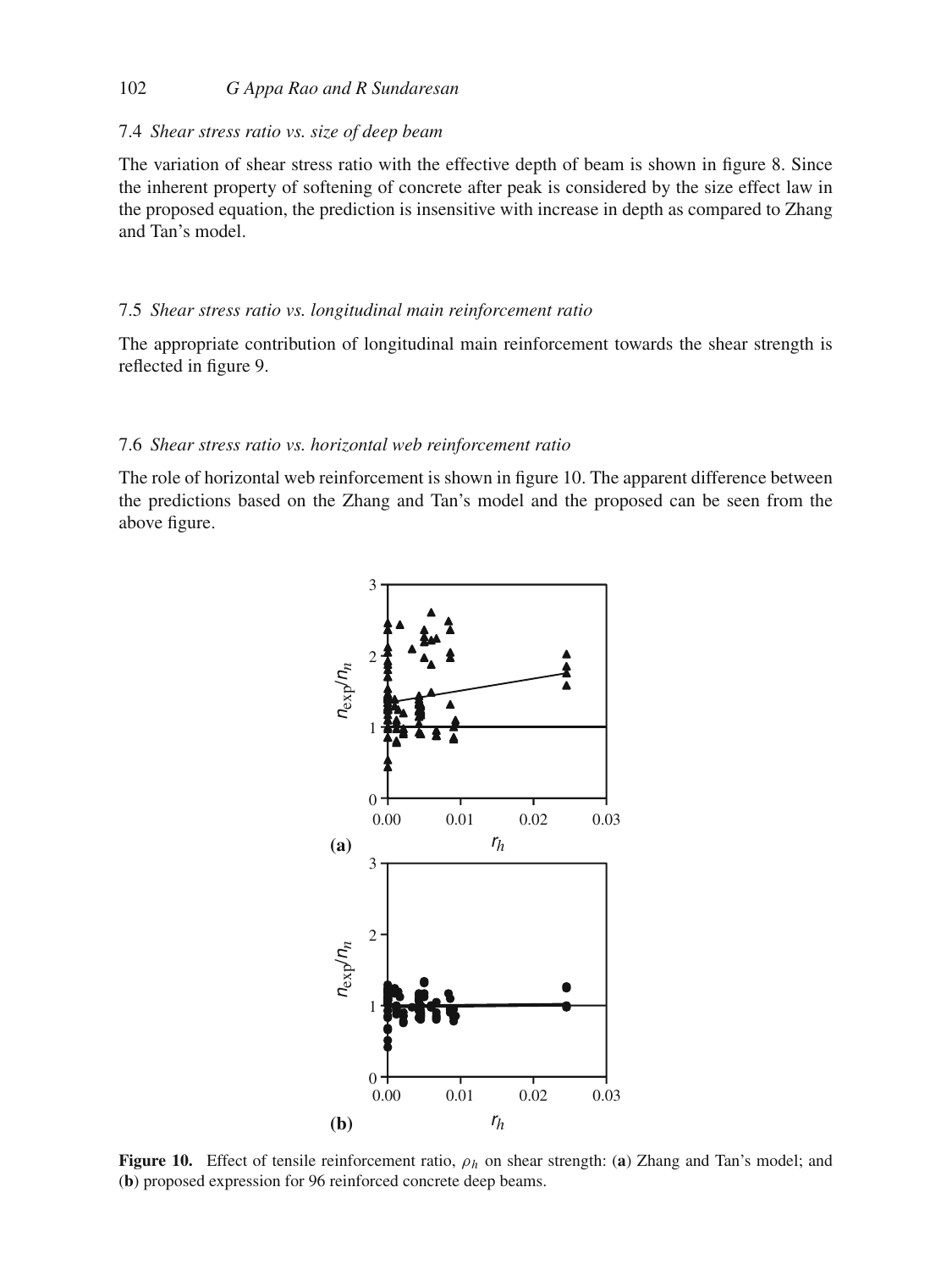

**Figure 11.** Effect of tensile reinforcement ratio,  $\rho_v$  on shear strength: (a) Zhang and Tan's model; and (b) proposed expression for 96 reinforced concrete deep beams.

#### 7.7 *Shear stress ratio vs. vertical web reinforcement ratio*

The effect of web reinforcement on the shear strength ratio is shown in figure 11. The aptness of the estimation can be seen from the less displacement of the line representing the mean of the shear stress ratio from the line corresponding to  $v_{exp}/v_n = 1$ .

Hence the proposed model predicts the nominal shear strength of deep beams more uniformly as compared with the existing size effect models.

#### **8. Conclusions**

The following conclusions can be drawn from the studies on RC deep beams with the analysis of the data base.

- (i) It is appropriate to incorporate the size effect in the design of RC deep beams with shear reinforcement for predicting the uniform strength irrespective of the beam size.
- (ii) The proposed expression is simple to use as compared to the other existing size effect models, which require laborious iterative procedure.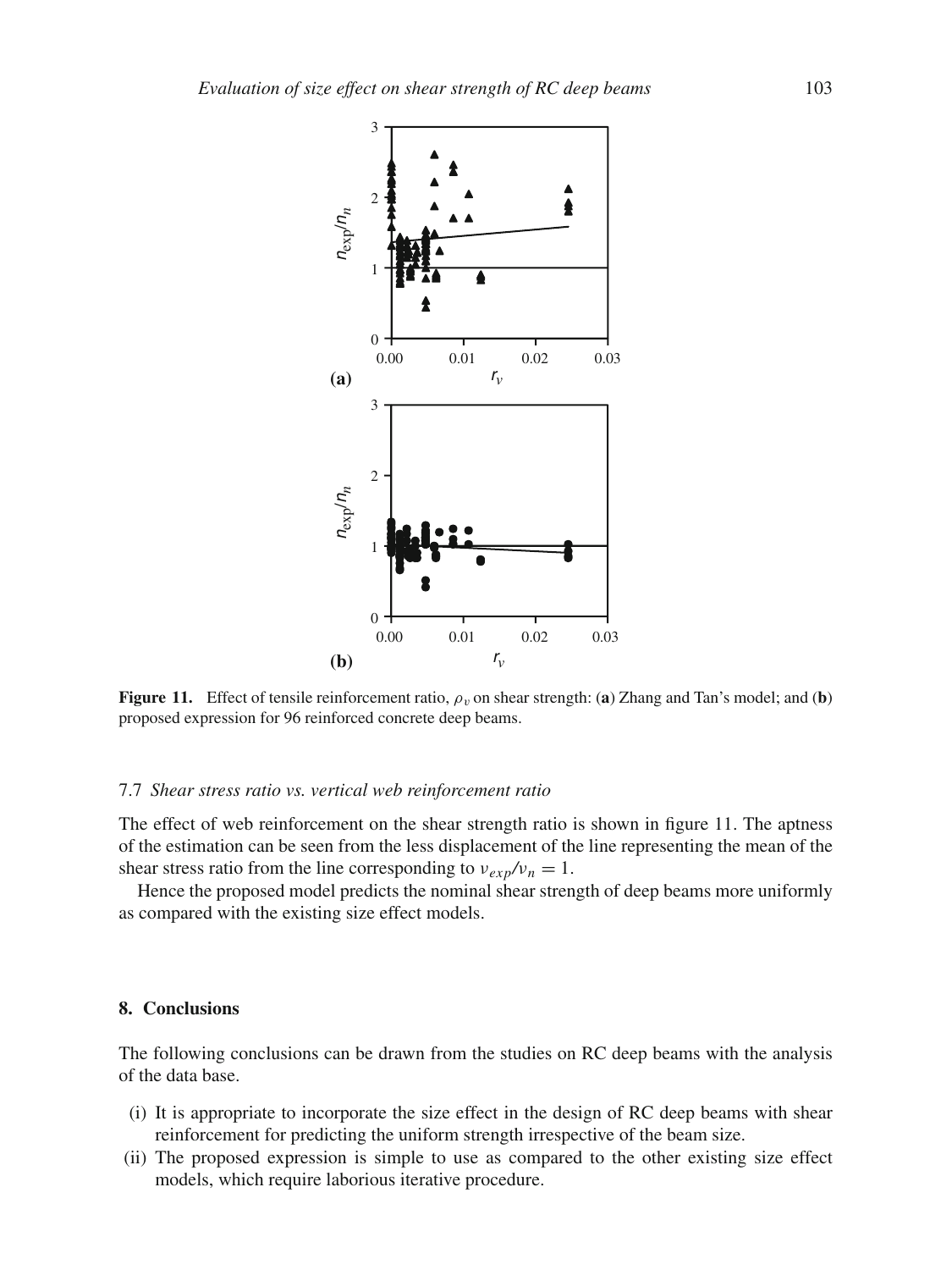- (iii) The decrease in nominal stress at failure with the increase in size has been accounted for in the size effect law or in other words, making the stress at failure to depend on size for uniform strength for different range of depths in practice.
- (iv) Since the behaviour of short beams ( $1 < a/d < 2.5$ ) and slender beams are different from that of deep beams, different equations for these specific cases are required.

# **Notation**

σ *<sup>N</sup>* Size-dependent nominal stress at failure in MPa.

- *a* Shear span i.e., distance from the load and nearby reaction
- *b* Breadth of the beam
- *d* Effective depth of beam in mm.

 $\lambda_0$  A constant

- *da* Maximum size of coarse aggregate in mm.
- σ*<sup>r</sup>* Size independent nominal stress at failure in MPa.
- $k_1$ ,  $k_2$ , and  $k_4$  Empirical constants
- *ft* Actual tensile stress in concrete acting across a plane
- *V* Shear force in beam
- $v_n$  Nominal shear strength of the beam
- *Vexp* Experimentally observed shear force in beam
- $v_{exp} = V_{exp}/(bd)$  Experimentally observed nominal shear strength of the beam

*f <sup>c</sup>* Characteristic cylindrical strength of concrete in MPa.

- *n* Modular ratio of steel to concrete
- *Es* Young's modulus for steel
- *Ec* Young's modulus for concrete
- $\rho_h = A_{sh}/(bs_h)$  Ratios of horizontal web reinforcement
- *Ash* Area of horizontal reinforcement in one level
- *sh* Spacing of horizontal web reinforcement in vertical direction

 $\rho_v = A_{sv}/(bs_v)$  Ratios of vertical web reinforcement

- *As*<sup>v</sup> Area of vertical reinforcement in one position
- *s*<sup>v</sup> Spacing of vertical web reinforcement in horizontal direction
- $\alpha$  Angle between the line joining the points of load and reaction with the horizontal
- *z* Lever arm between centroids of main steel reinforcement and the horizontal compression strut
- *j*<sup>0</sup> Ratio of lever arm, *z* to the effective depth, *d*
- *k* Ratio of the depth of neutral axis, *c* to the effective depth, *d*
- $\rho = A_s/(bd)$  Main tensile reinforcement ratio
- *As* Area of main reinforcement
- *A*1*, B*1*, C*1*, D*1, *E*1, *F*1, *G*1, *a*1*, b*1*, c*1, *d*<sup>1</sup> Constants.

# **References**

- ACI 318 2008 *Building code requirements for structural concrete* (ACI 318-08) (318R-08) *and commentary*, American Concrete Institute, Farmington Hills, MI, 465 pp
- AASHTO 2007 *LRFD Bridge Design Specifications*, American Association of State Highway and Transportation Officials, Washington, DC
- Bazant Z P 1984 Size effect in blunt fracture: concrete, rock, metal. *J. Eng. Mech., ASCE* 110(EM4): 518–535